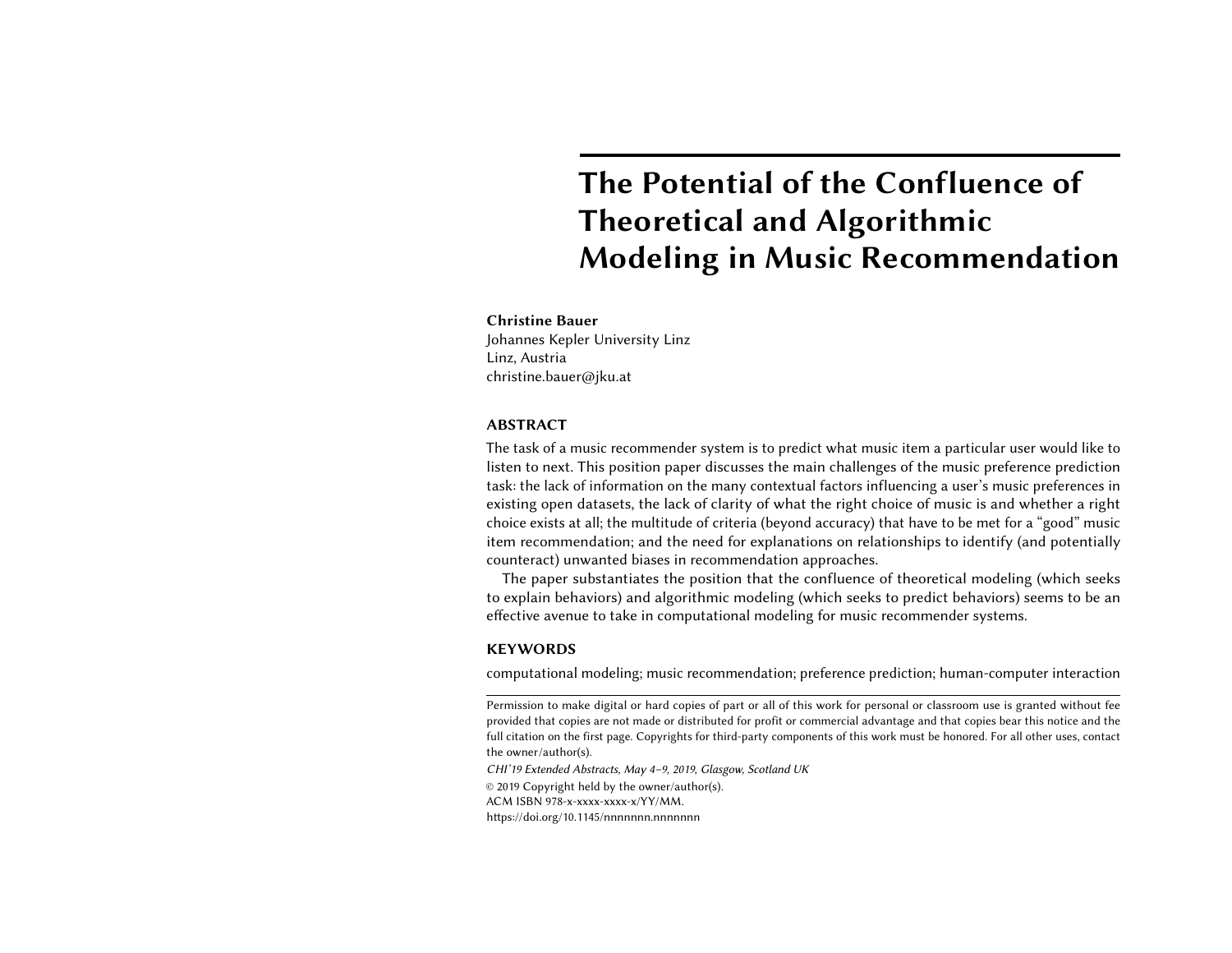# INTRODUCTION

Before the era of the Internet, access to music content (e.g., music recordings) was restricted to local availability of their physical representations (e.g., vinyl). Thereby, the selection and aggregation of content had traditionally been exposed to human control [\[25\]](#page-5-0). For instance, a small group of Artist&Repertoire managers working for the major music labels scouted new artists and developed them commercially.

Nowadays,—owing to the development of the Social Web that allows for easy distribution of usergenerated content—the intermediary level of experts (e.g., the Artist&Repertoire managers at music labels) that traditionally "prefiltered" content before it reached potential consumers is bypassed. This results in the situation that users currently face: music content is abundantly available online and the Examples of differences associated with music amount of overall available content increases tremendously on a daily basis.

> <span id="page-1-0"></span>However, the opportunity to access a large amount of content frequently leads to information overload [\[8\]](#page-4-0) or choice overload [\[19\]](#page-5-2), because people do not find the content that they are interested in or do not know what to choose. Assisting users in searching, sorting, and filtering the massive amount of online content [\[24\]](#page-5-3), recommender systems have become important tools in people's everyday life and do not only facilitate the interaction with music content [\[15\]](#page-4-1), but also support versatile activities such as shopping [\[26\]](#page-5-4), consuming news [\[25\]](#page-5-0), or finding persons for any kind of social matching [\[23\]](#page-5-5).

> Recommender systems are computer systems that provide suggestions for items that are deemed interesting to a particular target user, assisting that particular user in various decision-making processes (e.g., relating to what music to listen to) [\[27\]](#page-5-6). The general term used to denote to what the system recommends to users is "item" [\[27\]](#page-5-6); in case of music recommender systems (MRS) it is the music item (e.g., musical work, artist, genre).

> There are universally valid principles for designing recommender systems, such as that a recommender system typically consist of three key components (i.e., user, item, and matching mechanism) [\[3\]](#page-4-2). Still, a recommender system needs to be put into context because there are product- and sector-specific characteristics that a recommender system needs to consider (be customized to) to provide useful and effective recommendations for the specific type of item [\[27,](#page-5-6) [33\]](#page-5-7). Sidebar [1](#page-1-0) presents the specialties of the music domain compared to other domains deploying recommender systems.

# RATIONALE

An ideal MRS proposes "the right music, to the right user, at the right moment" [\[21\]](#page-5-8). However, this is a complex task because various factors influence a user's music preferences in a given situation [\[6\]](#page-4-3). Many studies have investigated the relationships between music preferences and various person-related characteristics (e.g., demographics [\[17\]](#page-4-4), personality traits [\[28\]](#page-5-9), social influences [\[12\]](#page-4-5). Besides personrelated characteristics, also situation-related factors (e.g., temporal aspects [\[18\]](#page-4-6), or weather [\[13\]](#page-4-7))

items, users, and their consumption behaviour include the following[\[34\]](#page-5-1):

- very low consumption time in the dimension of minutes, whereas a book or a travel are consumed during days or weeks;
- consumption in sequences (e.g., playlists);
- music often consumed passively (e.g., while jogging, travelling, working);
- consumption is highly driven by situational context;
- users are likely to appreciate the rerecommendation of the same item while a user is less likely to read the same news article over and over again; and
- music evokes strong emotions.

# Sidebar 1: The specialties of the music domain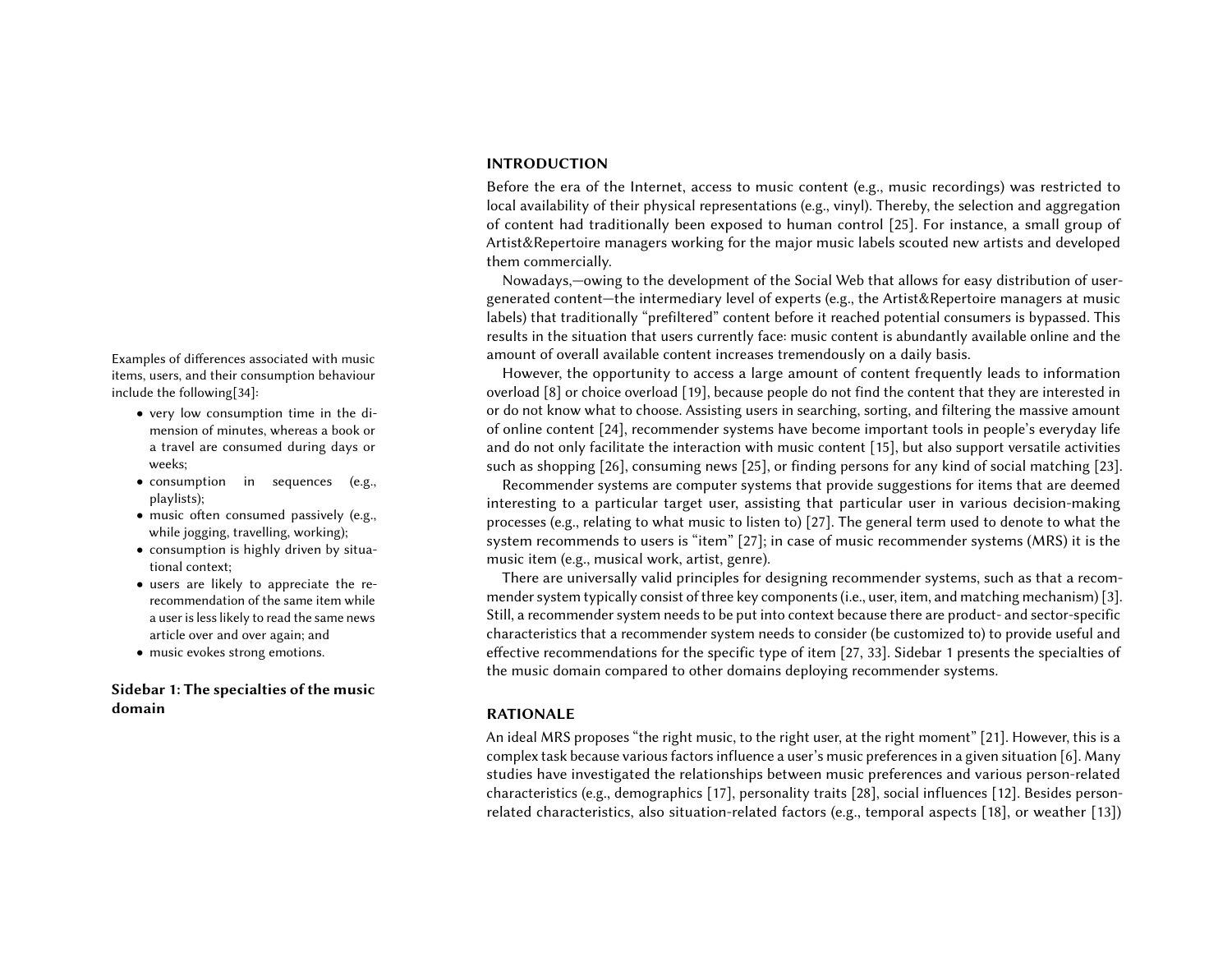influence a user's music preferences. The task of an MRS is to predict what a particular user would like to listen to next. Basically, there are two computational modeling approaches to build upon for this music preference prediction task:

- Theoretical modeling seeks to explain users' listening behavior. For advancing MRS, the first step would be to observe a user's listening behavior and perform analyses to explain where a user's listening behavior results from (e.g., from person-related characteristics or situational factors, and from which of these in particular). Then, building on these findings (e.g., knowing that Finnish listeners are more likely to prefer heavy metal than Italian listeners [\[30\]](#page-5-10)), future user models may be created for predictions.
- Algorithmic modeling seeks to predict users' listening behavior. Algorithmic modeling may rely on approaches that are capable of identifying listening patterns within a user's listening history or across users without necessarily delivering descriptions that help explaining the relationships of the identified patterns. For instance, approaches such as deep neural networks frequently leave us with "black boxes" [\[20\]](#page-5-11) because the resulting models are complex and frequently they do not produce an intelligible description of the results produced in each case. Still, the resulting models may be apt to deliver remarkably accurate predictions. In other words, algorithmic modeling may recommend music to the user what he or she will indeed like in the very moment without understanding whether it was indeed the "right" choice—and if—why it was "right".

# CHALLENGES

One challenge for music preference prediction is that it is (almost) impossible to say what is the right choice for a particular user in the particular moment; it is typically a set of items that is right or okay.

Another challenge of algorithmic modeling is that—currently—we can only model based on data that we have available. For MRS, several open datasets exist, such as the Million Song Dataset [\[10\]](#page-4-8), the LFM-1b dataset [\[29\]](#page-5-12), or the recently released Music Streaming Sessions Dataset [\[14\]](#page-4-9). However, there are many factors influencing a user's music preferences for which we do not have (sufficient) data available (yet) to exploit for algorithmic modeling. Theoretical modeling—thus, the "explaining approach"—may help here to advance MRS. It is also a viable basis to provide an informed route what kind of data should be collected so that algorithmic modeling may come into play here to use its powerful mechanisms to exploit the additional data to make even better predictions.

A further challenge relates to evaluation of MRS: What does it mean if an MRS recommends a music item to a user and the user indeed listens to the item? Potentially, it is the user's most favorite song and so the user enjoyed listening to it. Maybe, though, the user listens to the item because the algorithm provided it as the next one to listen to in the playlist, but the user was distracted at the very moment because of receiving a phone call (or was not present in the room for some minutes). In such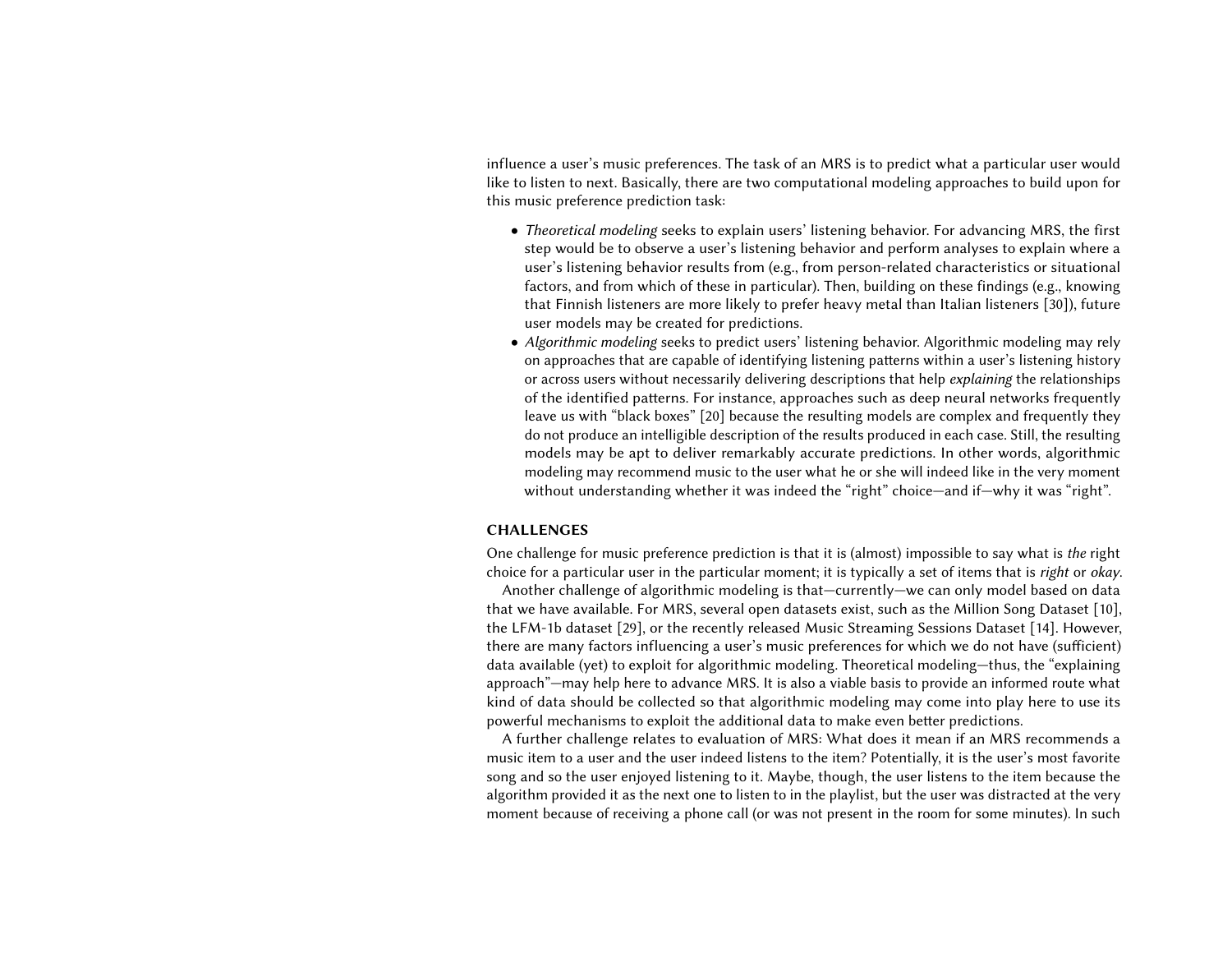cases, the recommendation was maybe not a "bad" one because the user did not hear it anyways, but was it a good prediction then?

With respect to biases as inherent in recommendation systems (e.g., the popularity bias phenomenon [\[16\]](#page-4-10) suggesting that over time the most popular music items tend to get more and more attention, while music items in the long tail get less and less attention [\[22\]](#page-5-13)), the ability to understand and explain models seems to be a crucial prerequisite to uncover such bias and develop and take effective measures to counteract unwanted bias.

# PREVIOUS AND ONGOING RESEARCH, AND INTERESTS

A major part of my previous and ongoing research is aimed at integrating contextual information into (user) modeling. Basically, my work on context modeling takes a conceptual viewpoint (e.g., [\[2,](#page-4-11) [4\]](#page-4-12)). It points towards the various potentially relevant contextual factors that we tend to "forget" in modeling (for various reasons such as, for instance, the non-availability of useful datasets including such contextual information).

With the main objective at improving MRS, some part of my research on MRS is geared towards identifying relationships between various aspects (such as age [\[32\]](#page-5-14), user connections [\[5,](#page-4-13) [7\]](#page-4-14), user country [\[6\]](#page-4-3), real-world events [\[35\]](#page-5-15), mainstreaminess [\[31\]](#page-5-16)) and music preferences or listening behavior. Findings are then used to improve MRS performance (for instance in [\[6,](#page-4-3) [31,](#page-5-16) [32\]](#page-5-14)).

To a considerable extent, ideas on the (contextual) components that could improve MRS are based on literature from various disciplines such as cognitive science (e.g., [\[36\]](#page-5-17)), social psychology (e.g., [\[11\]](#page-4-15)), and computer science [\[21\]](#page-5-8). In addition, ideas emanate from my own experience of many years in the music domain—which is a significant knowledge source that is not available to every researcher.

# PROSPECTS

Overall, recommender systems research has predominantly focused on improving the prediction accuracy of algorithms based on existing datasets (reflecting users' historic item ratings or consumption behavior) [\[9\]](#page-4-16). However, to date, comprehensive contextual information about users and the specific situational settings in which those consume the items is rarely available in existing datasets [\[1\]](#page-3-0)—and is especially true for music-related datasets.

The confluence of theoretical and algorithmic modeling seems to be an effective avenue to take in ACKNOWLEDGMENTS computational modeling for MRS.

<span id="page-3-0"></span>[1] Gediminas Adomavicius and Alexander Tuzhilin. 2015. Context-aware recommender systems. In Recommender Systems Handbook (2nd ed.), Francesco Ricci, Lior Rokach, and Bracha Shapira (Eds.). Springer, New York, NY, 191–226. [https:](https://doi.org/10.1007/978-1-4899-7637-6_6) [//doi.org/10.1007/978-1-4899-7637-6\\_6](https://doi.org/10.1007/978-1-4899-7637-6_6)

This research is supported by the Austrian Science Fund V579. The Contract of the REFERENCES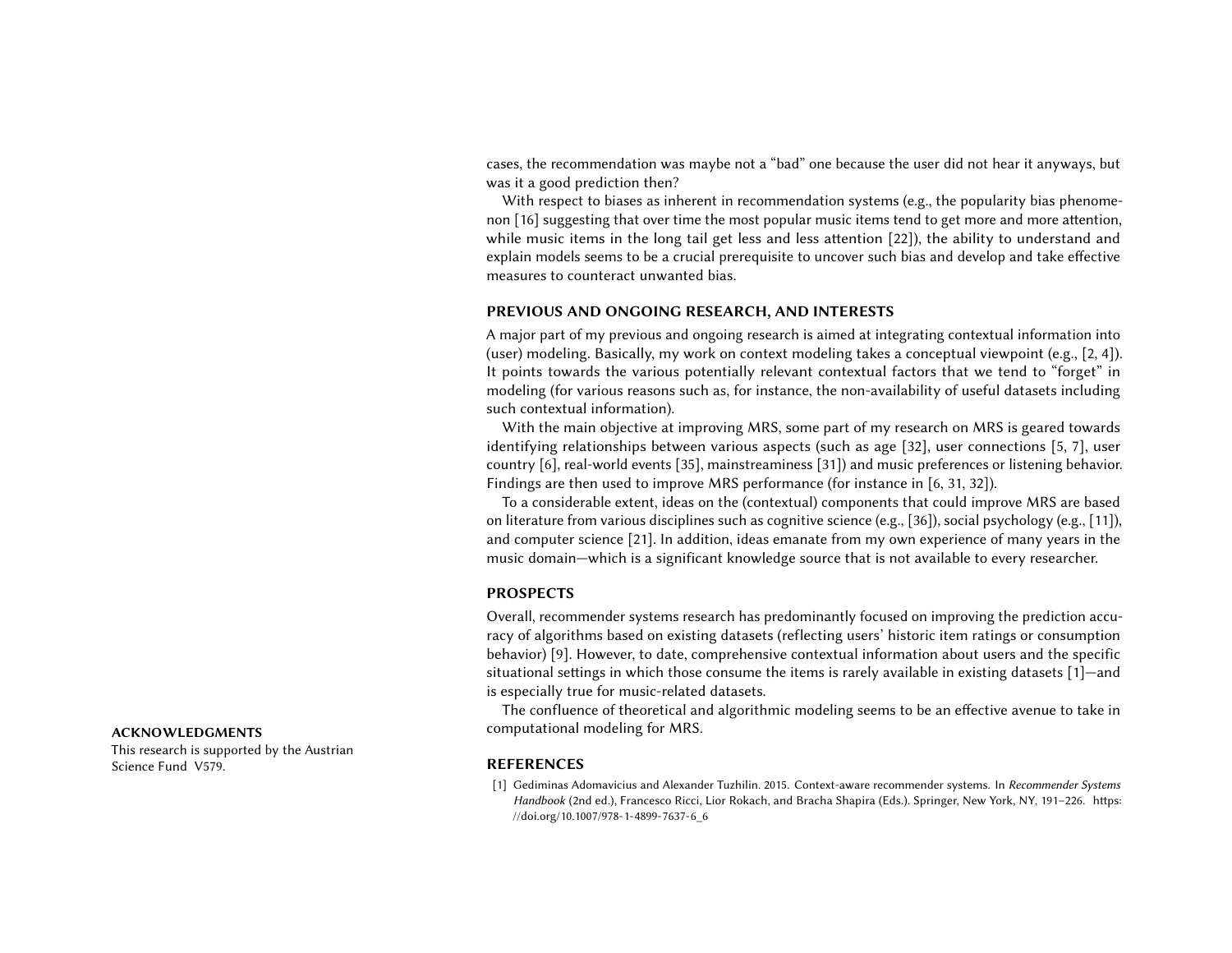- <span id="page-4-11"></span>[2] Christine Bauer. 2014. A framework for conceptualizing context for intelligent systems (CCFIS). Journal of Ambient Intelligence and Smart Environments 6, 4 (2014), 403–417.<https://doi.org/10.3233/AIS-140269>
- <span id="page-4-2"></span>[3] Christine Bauer, Marta Kholodylo, and Christine Strauss. 2017. Music Recommender Systems: Challenges and Opportunities for Non-Superstar Artists. In 30th Bled eConference. 21-32.<https://doi.org/10.18690/978-961-286-043-1.3>
- <span id="page-4-12"></span>[4] Christine Bauer and Alexander Novotny. 2017. A consolidated view of context for intelligent systems. Journal of Ambient Intelligence and Smart Environments 9, 4 (2017), 377–393.<https://doi.org/10.3233/ais-170445>
- <span id="page-4-13"></span>[5] Christine Bauer and Markus Schedl. 2018. Investigating cross-country relationship between users' social ties and music mainstreaminess. In 19th International Society for Music Information Retrieval Conference (ISMIR'18). ISMIR, 678-686.
- <span id="page-4-3"></span>[6] Christine Bauer and Markus Schedl. 2018. On the Importance of Considering Country-specific Aspects on the Online-Market: An Example of Music Recommendation Considering Country-Specific Mainstream. In 51st Hawaii International Conference on System Sciences (HICSS'18). 3647–3656.<http://hdl.handle.net/10125/50349>
- <span id="page-4-14"></span>[7] Christine Bauer and Markus Schedl. 2019. A cross-country investigation of user connection patterns in online social networks. In 52nd Hawaii International Conference on System Sciences (HICSS'19). 2166–2175. [http://hdl.handle.net/10125/](http://hdl.handle.net/10125/59655) [59655](http://hdl.handle.net/10125/59655)
- <span id="page-4-0"></span>[8] David Bawden and Lyn Robinson. 2009. The dark side of information: overload, anxiety and other paradoxes and pathologies. Journal of Information Science 35, 2 (2009), 180–191.<https://doi.org/10.1177/0165551508095781>
- <span id="page-4-16"></span>[9] Joeran Beel, Marcel Genzmehr, Stefan Langer, Andreas Nürnberger, and Bela Gipp. 2013. A Comparative Analysis of Offline and Online Evaluations and Discussion of Research Paper Recommender System Evaluation. In International Workshop on Reproducibility and Replication in Recommender Systems Evaluation (RepSys'13). ACM, 7–14. [https://doi.org/](https://doi.org/10.1145/2532508.2532511) [10.1145/2532508.2532511](https://doi.org/10.1145/2532508.2532511)
- <span id="page-4-8"></span>[10] Thierry Bertin-Mahieux, Daniel P.W. Ellis, Brian Whitman, and Paul Lamere. 2011. The Million Song Dataset. In 12th International Conference on Music Information Retrieval (ISMIR'11). ISMIR.
- <span id="page-4-15"></span>[11] Arielle Bonneville-Roussy, Peter J. Rentfrow, Man K. Xu, and Jeff Potter. 2013. Music through the ages: Trends in musical engagement and preferences from adolescence through middle adulthood. Journal of Personality and Social Psychology 105, 4 (2013), 703–717.<https://doi.org/10.1037/a0033770>
- <span id="page-4-5"></span>[12] Arielle Bonneville-Roussy and John Rust. 2018. Age trends in musical preferences in adulthood: 2. Sources of social influences as determinants of preferences. Musicae Scientiae 22, 2 (2018), 175–195.<https://doi.org/10.1177/1029864917704016>
- <span id="page-4-7"></span>[13] Matthias Braunhofer, Marius Kaminskas, and Francesco Ricci. 2011. Recommending music for places of interest in a mobile travel guide. In 5th ACM Conference on Recommender Systems (RecSys'11). ACM, 253-256.
- <span id="page-4-9"></span>[14] Brian Brost, Rishabh Mehrotra, and Tristan Jehan. 2019. The Music Streaming Sessions Dataset. In The Web Conference 2019. ACM.
- <span id="page-4-1"></span>[15] Òscar Celma. 2010. Music Recommendation and Discovery: The Long Tail, Long Fail, and Long Play in the Digital Music Space. Springer, Berlin, Heidelberg, Germany.
- <span id="page-4-10"></span>[16] Òscar Celma and Pedro Cano. 2008. From Hits to Niches?: Or How Popular Artists Can Bias Music Recommendation and Discovery. In 2Nd KDD Workshop on Large-Scale Recommender Systems and the Netflix Prize Competition (NETFLIX'08). ACM, New York, NY, Article 5, 8 pages.<https://doi.org/10.1145/1722149.1722154>
- <span id="page-4-4"></span>[17] Zhiyong Cheng, Jialie Shen, Liqiang Nie, Tat-Seng Chua, and Mohan Kankanhalli. 2017. Exploring User-Specific Information in Music Retrieval. In 40th International ACM SIGIR Conference on Research and Development in Information Retrieval (SIGIR'17). ACM, New York, NY, 655–664.<https://doi.org/10.1145/3077136.3080772>
- <span id="page-4-6"></span>[18] Ricardo Dias and Manuel J Fonseca. 2013. Improving music recommendation in session-based collaborative filtering by using temporal context. In IEEE 25th International Conference on Tools with Artificial Intelligence (ICTAI'13). IEEE, 783–788. <https://doi.org/10.1109/ICTAI.2013.120>